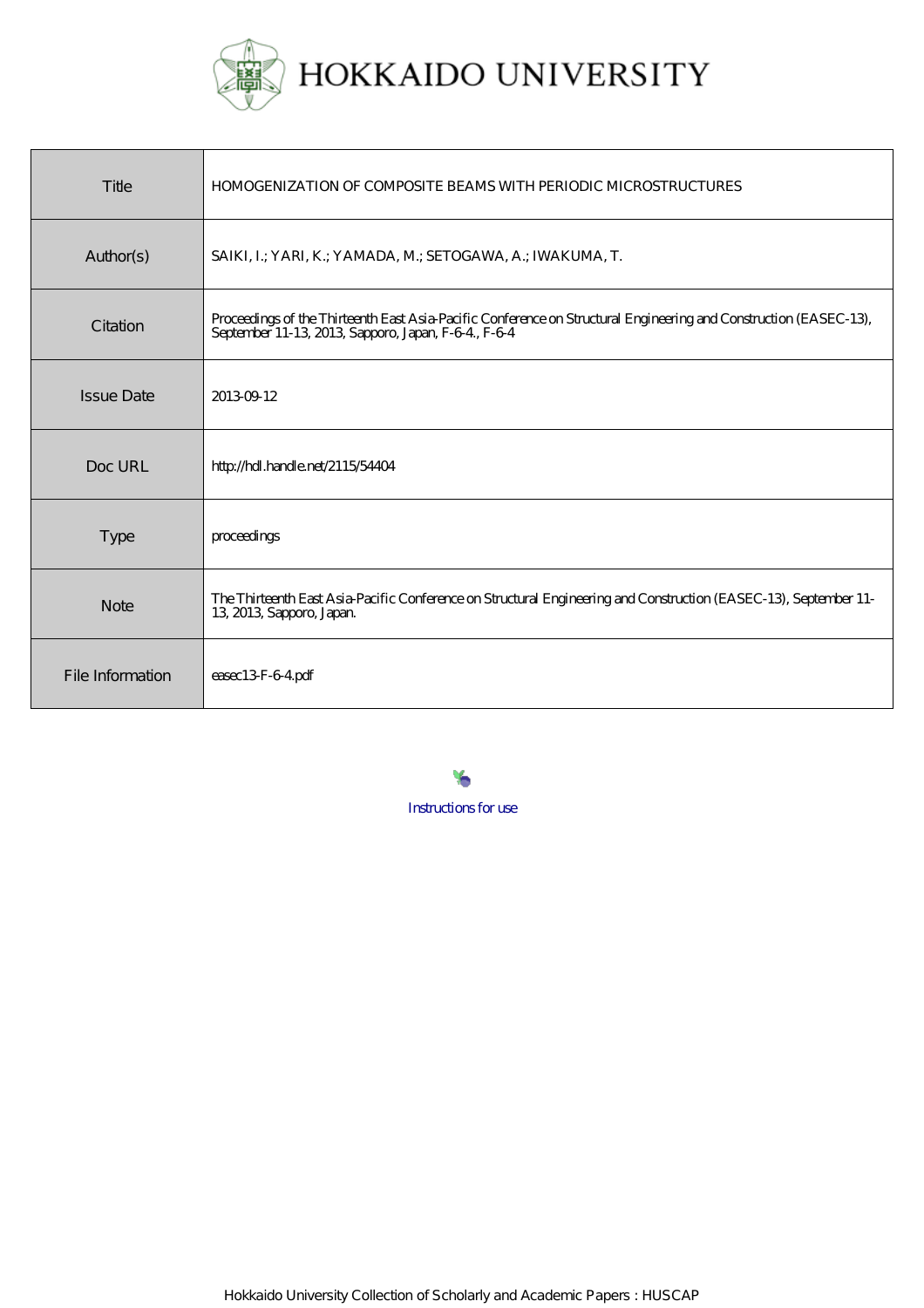# **HOMOGENIZATION OF COMPOSITE BEAMS WITH PERIODIC MICROSTRUCTURES**

I. Saiki<sup>1∗†</sup>, K. YARI<sup>1</sup>, M. YAMADA<sup>1</sup>, A. SETOGAWA<sup>1</sup> and T. IWAKUMA<sup>1</sup>

<sup>1</sup>*Department of Civil Engineering, School of Engineering, Tohoku University, Japan*

## **ABSTRACT**

Some kinds of element test are generally conducted in order to evaluate mechanical characteristics of structural members that have complex microstructures such as steel and concrete composite beams. However, the element test with a part of the structural member can not faithfully reconstruct deformation state in actual structures. To that end, we formulate a beam with averaged mechanical properties in order to evaluate mechanical properties of Timoshenko beams with microstructures.

**Keywords:** homogenization method, periodic boundary condition, Timoshenko beam

## **1. INTRODUCTION**

Nowadays, various types of steel and concrete hybrid structures are used. Hybrid structures enables us to get great performance that is never obtained by a single material. In this context, it is most important to ensure the integration of different materials for hybrid structures to provide high performance. For the steel and concrete hybrid structures, the mechanical integration by some kinds of shear connectors are usually employed. Since the shear connector is very small compared to the structure, it is hard to simulate the microstructure such as the shear connectors in the numerical analysis of the whole structure, no matter how computers are improved. Therefore, the averaged mechanical properties of the microstructure is generally evaluated prior to the analysis of the whole structure.

For the headed studs, the averaged mechanical properties such as shear strength and shear force-slip relationship are studied through the element test called push out test[1]. However, unlike the case of the element test of materials, the deformation and the stress distribution of the microstructure in the whole structure are not trivial. Moreover, the element test of the microstructure has limitations of the reproductivity of the complex deformation state. For instance, in the push out test of headed studs, the shear force is applied as single shear between steel and concrete interface whereas the shear stress in actual steel and concrete composite beam is distributed in the beam.

On the other hand, for the average property evaluation of the periodic microstructure, e.g., those of composite materials, the mathematical homogenization method is well suited. Hence, the mathematical homogenization method gets a lot of attention for an average technique of composite materials

<sup>∗</sup> Corresponding author: Email: saiki@civil.tohoku.ac.jp

<sup>†</sup> Presenter: Email: saiki@civil.tohoku.ac.jp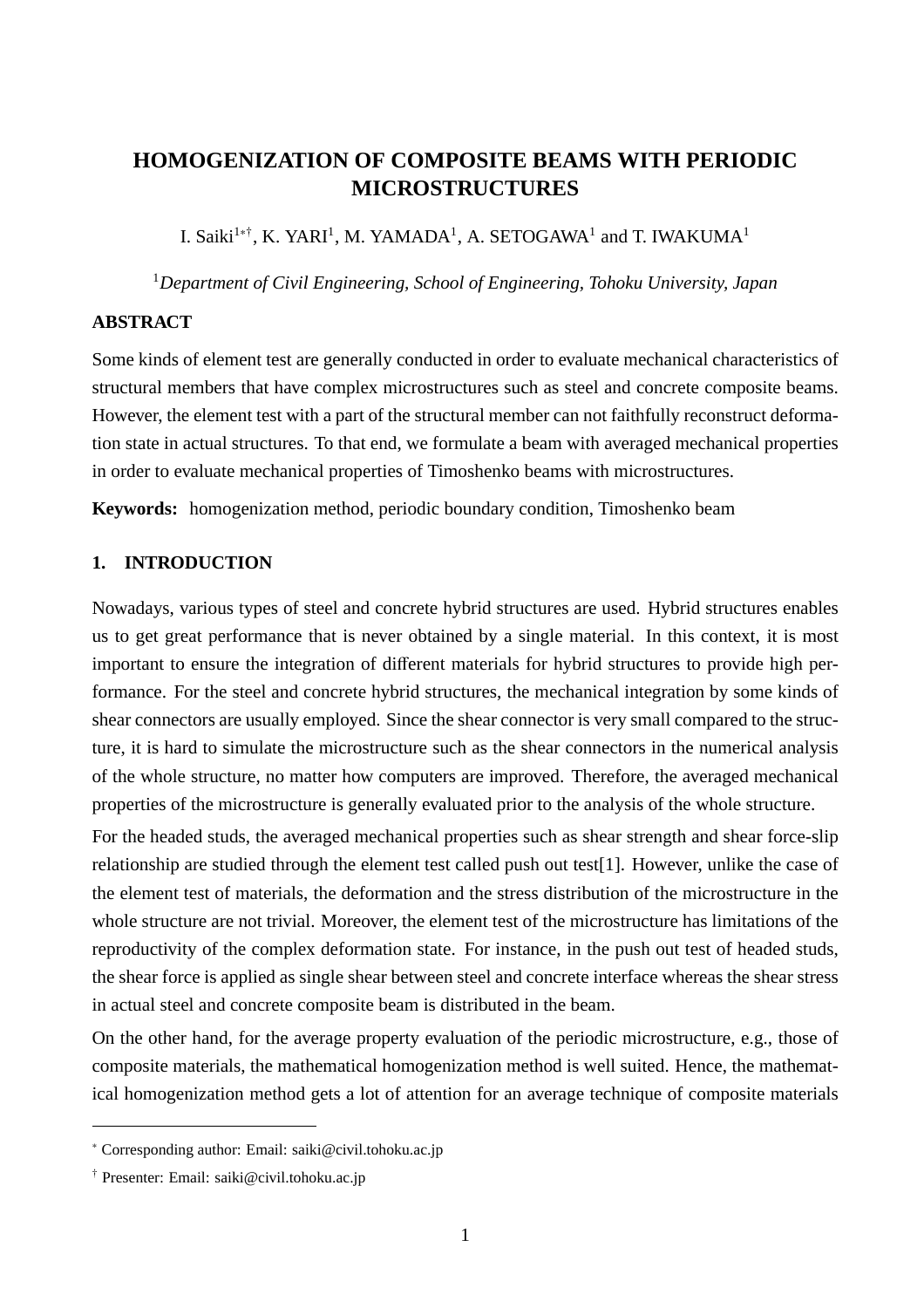with periodic microstructures. Although the shear connectors in the composite beam can be also regarded as the periodic microstructure, application of the homogenization method to the structural members such as beams and plates is rarely reported.

Approaches of the application of the homogenization to the structural members are twofold. One includes application of the homogenization to the second order governing differential equation of the continuum followed by introduction of the kinematic field of beams or plates to the microscale problem of the continuum. The other approach includes application of the homogenization method to the fourth order governing differential equation of beams or plates. The analysis of sandwich panels by Takano et. al[2] and the analysis of beam and plate structure by Okada et. al[3] can be classified into the former approach. The formulation of the homogenization of the plate bending based on the asymptotic expansion by Kohn and Vogelius[4] should be classified into the latter. On the other hand, authors have been applied the homogenization method on the basis of the generalized convergence theory to the linear[5] and nonlinear[6] bending problems of plates.

Although many reports on the homogenization for the structural members are published, those for the structural members considering the shear deformation has not been available so far. Therefore, in this paper, a method to evaluate the mechanical properties of the heterogeneous Timoshenko beam is developed. For this purpose, a periodic boundary condition that is applicable to the representative volume element discritized by the solid element is also introduced.

## **2. Formulation of two-scale boundary value problem of Timoshenko beam by generalized convergence method**

A set of spatially fixed orthonormal base vectors  $e_i$  ( $i = 1, 2, 3$ ) is defined as shown in Figure 1. Then the position vector *x* is expressed by its components  $x_i$  as  $x = x_i e_i$  in terms of the base vectors.

The equivalent variational problem to the boundary value problem of the Timoshenko beam is the problem finding the stationary point of the functional

$$
\Pi := \int W^{b} \left( \frac{d\theta}{dx_{1}} \right) dx_{1} + \int W^{s} \left( \frac{dv}{dx_{1}} + e_{1} \times \theta \right) dx_{1} + \int W^{t} \left( \frac{d\psi}{dx_{1}} \right) dx_{1} + \int W^{a} \left( \frac{du}{dx_{1}} \right) dx_{1} - \int q \cdot v dx_{1} - \int fu dx_{1}
$$
\n(1)

The independent variables of the functional are  $v$ ,  $\theta$ ,  $u$  and  $\psi$ . Here,  $W^{\text{b}}$ ,  $W^{\text{s}}$ ,  $W^{\text{t}}$  and  $W^{\text{a}}$  are strain energy density functions of the bending strain, the shear strain, the torsional shear strain and the axial strain, respectively.

The generalized (Γ) convergence theory<sup>[7]</sup> states that the convex functional  $\pi(w)$  of a function w with a parameter  $\epsilon$  converges to

$$
\pi^{\mathrm{H}}(w) := \int W^{\mathrm{H}}(\nabla_x w^0) \,\mathrm{d}x \tag{2}
$$

as  $\epsilon \to 0$ . Here  $W^H$  is the homogenized strain energy density function defined as

$$
W^{\mathrm{H}}(\nabla_x w^0) := \inf_{w^1} \left\langle W(\nabla_x w^0 + \nabla_y w^1) \right\rangle. \tag{3}
$$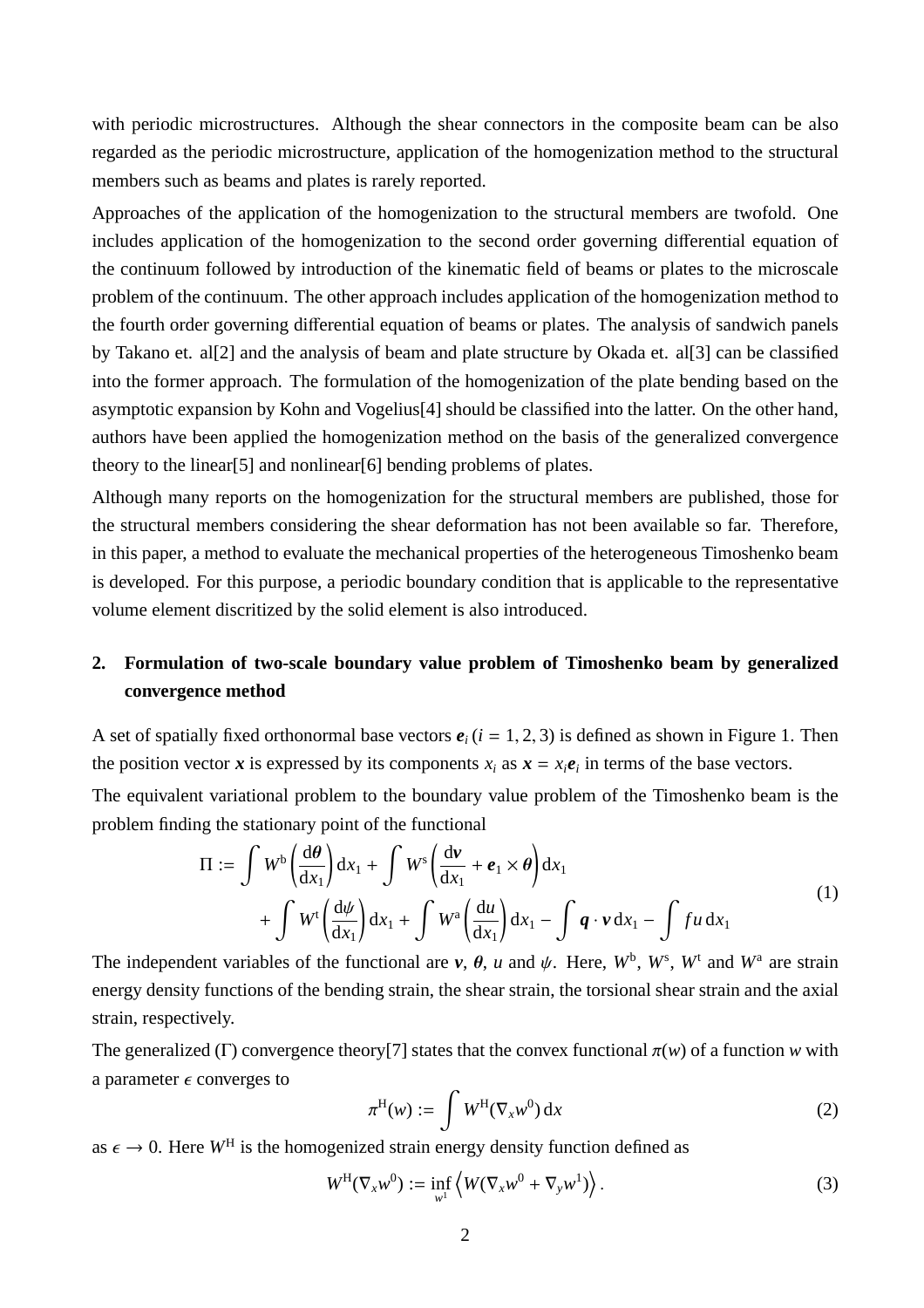

**Figure 1: beam and basis vectors**

Furthermore, it is known that  $\nabla w$  converges to  $\nabla_x w^0 + \nabla_y w^1$  as  $\epsilon \to 0$ , where  $\langle \bullet \rangle$  denotes the volume average over *Y* defined as

$$
\langle \bullet \rangle := \frac{1}{|Y|} \int_Y \bullet \, \mathrm{d}Y,\tag{4}
$$

where *Y* does the representative volume element consists of unit periodic structure (unit cell). If the function *w* represents the displacement,  $w^0$  and  $w^1$  respectively correspond to the macroscale displacement and the microscale displacement which has the periodicity over the representative volume element (*Y*-periodicity).  $\nabla$  denotes the gradiant operator, which coincides with the derivative with respect to  $x_1$  along the beam axis. *y* is the microscale coordinate defined as  $y = \frac{x}{\epsilon}$ .

The homogenized functional  $\Pi^H$  correspond to the original functional  $\Pi$  is given by

$$
\Pi^{\mathrm{H}} = \int \left\langle W^{\mathrm{b}} \left( \frac{\mathrm{d}\theta^{0}}{\mathrm{d}x_{1}} + \frac{\mathrm{d}\theta^{1}}{\mathrm{d}y_{1}} \right) \right\rangle \mathrm{d}x_{1} + \int \left\langle W^{\mathrm{s}} \left( \frac{\mathrm{d}v^{0}}{\mathrm{d}x_{1}} + \frac{\mathrm{d}v^{1}}{\mathrm{d}y_{1}} + e_{1} \times \theta^{0} \right) \right\rangle \mathrm{d}x_{1} + \int \left\langle W^{\mathrm{t}} \left( \frac{\mathrm{d}\psi^{0}}{\mathrm{d}x_{1}} + \frac{\mathrm{d}\psi^{1}}{\mathrm{d}y_{1}} \right) \right\rangle \mathrm{d}x_{1} + \int \left\langle W^{\mathrm{a}} \left( \frac{\mathrm{d}u^{0}}{\mathrm{d}x_{1}} + \frac{\mathrm{d}u^{1}}{\mathrm{d}y_{1}} \right) \right\rangle \mathrm{d}x_{1} - \int q \cdot v^{0} \mathrm{d}x_{1} - \int f u^{0} \mathrm{d}x_{1}, \tag{5}
$$

where  $\theta^0$  and  $\theta^1$  are respectively the macroscale rotational angle of the cross section and the microscale one,  $v^0$  and  $v^1$  are respectively the macroscale deflection (the displacement transverse to the beam axis) and the microscale one,  $\psi^0$  and  $\psi^1$  are respectively the macroscale torsional angle and the microscale one,  $u^0$  and  $u^1$  are respectively the macroscale axial displacement and the microscale one. It should be emphasized that all of  $\theta^1$ ,  $v^1$ ,  $\psi^1$  and  $u^1$  have *Y*-periodicity. The stationary condition of the homogenized functional is given by

$$
0 = \delta \Pi^{H} = \int \left\langle M^{0} \cdot \left( \frac{d \delta \theta^{0}}{dx_{1}} + \frac{d \delta \theta^{1}}{dy_{1}} \right) \right\rangle dx_{1} - \int \left\langle Q^{0} \cdot \left( \frac{d \delta v^{0}}{dx_{1}} + \frac{d \delta v^{1}}{dy_{1}} + e_{1} \times \delta \theta^{0} \right) \right\rangle dx_{1} - \int \left\langle T^{0} \cdot \left( \frac{d \delta \psi^{0}}{dx_{1}} + \frac{d \delta \psi^{1}}{dy_{1}} \right) \right\rangle dx_{1} - \int \left\langle N^{0} \cdot \left( \frac{d \delta u^{0}}{dx_{1}} + \frac{d \delta u^{1}}{dy_{1}} \right) \right\rangle dx_{1} - \int q \cdot \delta v^{0} dx_{1} - \int f \delta u^{0} dx_{1}, \qquad (6)
$$

where  $M^0$  is, for example, the bending moment defined as

$$
\mathbf{M}^{0} = \frac{\partial W}{\partial \left(\frac{\mathrm{d}\theta^{0}}{\mathrm{d}x_{1}} + \frac{\mathrm{d}\theta^{1}}{\mathrm{d}y_{1}}\right)}
$$
(7)

arises from the total curvature  $\frac{d\theta^0}{dt}$  $\frac{d\theta}{dx_1}$  +  ${\rm d}\bm{\theta}^1$ d*y*<sup>1</sup> .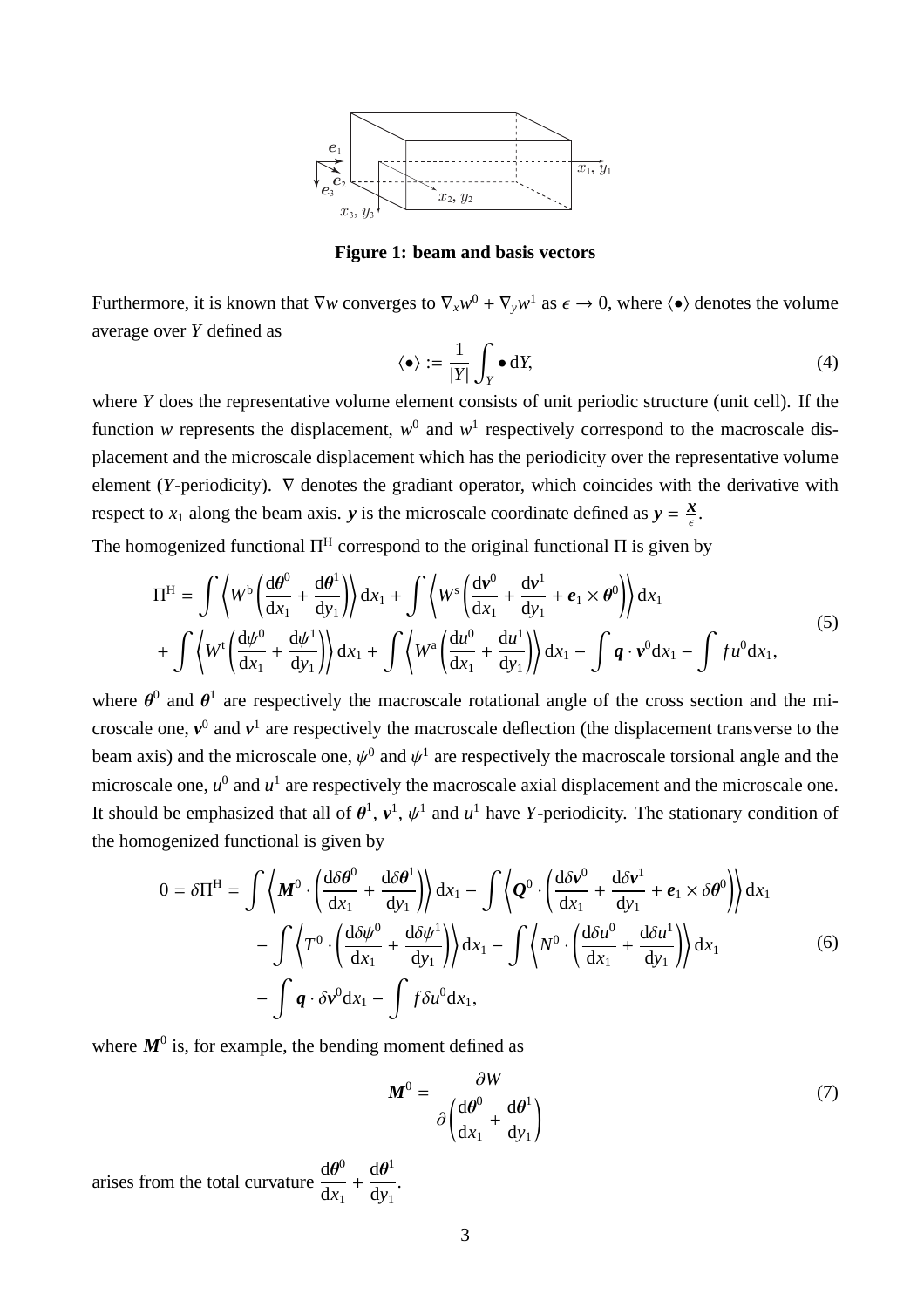Equation (6) can be rearranged in terms of the variation of the independent variables as

$$
\int \left\langle M^{0} \cdot \frac{d\delta \theta^{0}}{dx_{1}} - Q^{0} \cdot (e_{1} \times \delta \theta^{0}) \right\rangle dx_{1} = \int \widetilde{M} \cdot \frac{d\delta \theta^{0}}{dx_{1}} - \widetilde{Q} \cdot (e_{1} \times \delta \theta^{0}) dx_{1}
$$
\n
$$
= \left[ \widetilde{M} \cdot \delta \theta^{0} \right]_{0}^{l} - \int \left( \frac{d\widetilde{M}}{dx_{1}} + e_{1} \times Q^{0} \right) \cdot \delta \theta^{0} dx_{1} = 0
$$
\n(8)

$$
\int \left\langle \boldsymbol{q} \cdot \delta \boldsymbol{v}^0 + \boldsymbol{Q}^0 \cdot \frac{d \delta \boldsymbol{v}^0}{dx_1} \right\rangle dx_1 = \left[ \widetilde{\boldsymbol{Q}} \cdot \delta \boldsymbol{v}^0 \right]_0^{\ell} + \int \left( \boldsymbol{q} - \frac{d \widetilde{\boldsymbol{Q}}}{dx_1} \right) \cdot \delta \boldsymbol{v}^0 dx_1 = 0 \tag{9}
$$

$$
\int \left\langle T^{0} \cdot \frac{d\delta \psi^{0}}{dx_{1}} \right\rangle dx_{1} = \left[ \widetilde{T} \cdot \delta \psi^{0} \right]_{0}^{\ell} - \int \frac{d\widetilde{T}}{dx_{1}} \delta \psi^{0} dx_{1} = 0 \tag{10}
$$

$$
\int \left\langle f \delta u^0 + N^0 \cdot \frac{d \delta u^0}{dx_1} \right\rangle dx_1 = \left[ \widetilde{N} \cdot \delta u^0 \right]_0^{\ell} + \int \left( f - \frac{d \widetilde{N}}{dx_1} \right) \delta u^0 dx_1 = 0 \tag{11}
$$

where  $\widetilde{M}$ ,  $\widetilde{Q}$ ,  $\widetilde{T}$  and  $\widetilde{N}$  are the averaged bending moment, the averaged shear force, the averaged tortional moment and the averaged axial force, respectively. These internal forces are defined as

$$
\widetilde{\boldsymbol{M}} := \left\langle \boldsymbol{M}^0 \right\rangle, \quad \widetilde{\boldsymbol{Q}} := \left\langle \boldsymbol{Q}^0 \right\rangle, \quad \widetilde{T} := \left\langle T^0 \right\rangle, \quad \widetilde{N} := \left\langle N^0 \right\rangle. \tag{12}
$$

Considering periodicity of the microscale quantities, we also define, e.g., the averaged curvature

$$
\nabla \theta := \left\langle \frac{\mathrm{d}\theta^0}{\mathrm{d}x_1} + \frac{\mathrm{d}\theta^1}{\mathrm{d}y_1} \right\rangle = \frac{\mathrm{d}\theta^0}{\mathrm{d}x_1} \tag{13}
$$

as the deformation counterparts of the averaged internal forces.

Finally, the macroscale problem is described by the original boundary conditions and the equilibrium equations Finally, the macroscale equillibrium is obtained as

$$
\frac{d\widetilde{M}}{dx_1} = -e_1 \times Q^0 \quad \text{that is} \quad \nabla \times \widetilde{M} = Q^0, \quad \frac{dQ^0}{dx_1} = q, \quad \frac{dT^0}{dx_1} = 0, \quad \frac{dN^0}{dx_1} = f. \tag{14}
$$

Similarly, equation (6) also yield the microscale equilibrium equations

$$
0 = -\left\langle M^{0} \cdot \frac{d\delta \theta^{1}}{dy_{1}} \right\rangle = \left\langle \frac{dM^{0}}{dy_{1}} \cdot \delta \theta^{1} \right\rangle, \quad 0 = -\left\langle Q^{0} \cdot \frac{d\delta v^{1}}{dy_{1}} \right\rangle = \left\langle \frac{dQ^{0}}{dy_{1}} \cdot \delta v^{1} \right\rangle
$$
(15)

$$
0 = -\left\langle T^0 \cdot \frac{d\delta\psi^1}{dy_1} \right\rangle = \left\langle \frac{dT^0}{dy_1} \cdot \delta\psi^1 \right\rangle, \quad 0 = -\left\langle N^0 \cdot \frac{d\delta u^1}{dy_1} \right\rangle = \left\langle \frac{dN^0}{dy_1} \cdot \delta u^1 \right\rangle. \tag{16}
$$

#### **3. Microscale problem of the homogenized Timoshenko beam**

In this section, exploiting the homogenization method for the microstructures which are modeled as the frame structures proposed by the reference [8], we formulate the periodic boundary conditions for the three-dimensional beam with periodic microstructures and realize the multiscale finite element analysis of the beam.

We characterize the representative volume element by the unit structure of the beam which has the one dimensional periodicity with the periodic vector  $r$ , the norm of which is  $\epsilon$ , and focus on the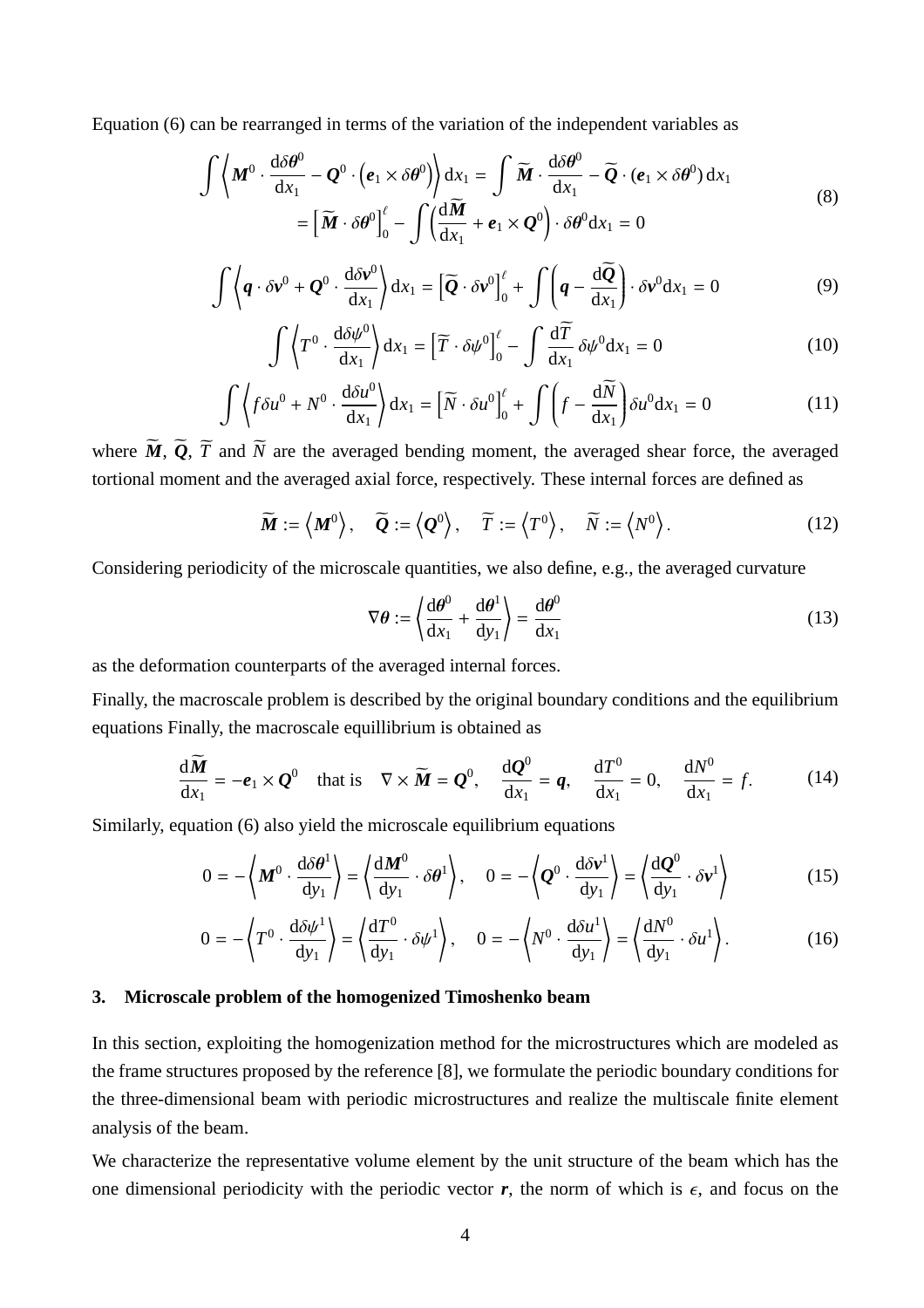domain Ω of the representative volume element as the domain of interest. Since the periodicity of the beam is one dimension, we can assume  $\mathbf{r} \cdot \mathbf{e}_{\alpha} = 0$  ( $\alpha = 2, 3$ ) and hence  $\mathbf{r} = r\mathbf{e}_1$  without loss of generality. Then, the boundary  $\partial\Omega$  of the representative volume element is expressed as the union of boundaries as

$$
\partial \Omega = {}^{i}\Gamma \cup {}^{d}\Gamma \cup {}^{f}\Gamma. \tag{17}
$$

Although the cross sections at  $y_1 = 0$  and  $y_1 = r$  undergo same deformation because of the periodicity, the former cross section at  $y_1 = 0$  is referred to as the independent cross section <sup>i</sup>Γ, which has independent degree of freedom, and the latter cross section at  $y_1 = r$  is referred to as the dependent cross section  ${}^{d}\Gamma$ , which is dependent on the independent cross section  ${}^{i}\Gamma$  for the sake of convenience.

#### 3.1 Constraint of the relative displacement and the rigid body rotation

Integration of the total curvature and the total torsional angle per unit length yields the total rotation

$$
\theta_{\rm r}(y_1) = \nabla \theta \, y_1 + \theta^1 \tag{18}
$$

and the total torsional angle

$$
\psi_{\rm r}(y_1) = \nabla \psi \, y_1 + \psi^1,\tag{19}
$$

respectively. Due to the periodicity of the rotational angle  $\theta^1$  and the torsional angle  $\psi^1$ , the relative rotation and the relative torsional angle can be written as

$$
\theta_r(y_1+r) - \theta_r(y_1) = \nabla\theta \, r \quad \text{and} \quad \psi_r(y_1+r) - \psi_r(y_1) = \nabla\psi \, r,\tag{20}
$$

respectively. Under the assumption of infinitesimal displacement, both of the relative rotation and the relative torsional angle are also infinitesimal. Thus, the relative axial displacement arising from the relative rotation and the relative transversal displacement cased by the relative torsional angle can be written as

$$
u_{r}(y_{1} + r, y_{2}, y_{3}) - u_{r}(y_{1}, y_{2}, y_{3}) = \{(\nabla \theta r) \times y^{c}\} \cdot e_{1}
$$
 (21)

and

$$
\mathbf{v}_{r}(y_{1} + r, y_{2}, y_{3}) - \mathbf{v}_{r}(y_{1}, y_{2}, y_{3}) = (\nabla \psi \, r \, \mathbf{e}_{1}) \times \mathbf{y}^{c}, \tag{22}
$$

respectively, where y<sup>c</sup> denotes the position vector of an arbitrary point which initial point is the centroid of the cross section and hence  $y^c \cdot e_1 = 0$ .

By integrating the total shear strain and the total axial strain with respect to the microscale, the real lateral displacement and the real axial displacement are obtained, respectively, as

$$
\nu_{r}(y_{1}) = \gamma y_{1} + \nu^{1}, \quad u_{r}(y_{1}) = \nabla u y_{1} + u^{1}.
$$
 (23)

By virtue of the periodicity of the real lateral displacement  $v^1$ , the torsional angle  $\psi^1$  and the axial displacement  $u^1$  in the microscale, the relative real lateral displacement and the relative real axial displacement are expressed as

$$
\nu_{r}(y_{1} + r) - \nu_{r}(y_{1}) = \gamma r, \quad u_{r}(y_{1} + r) - u_{r}(y_{1}) = \nabla u r.
$$
 (24)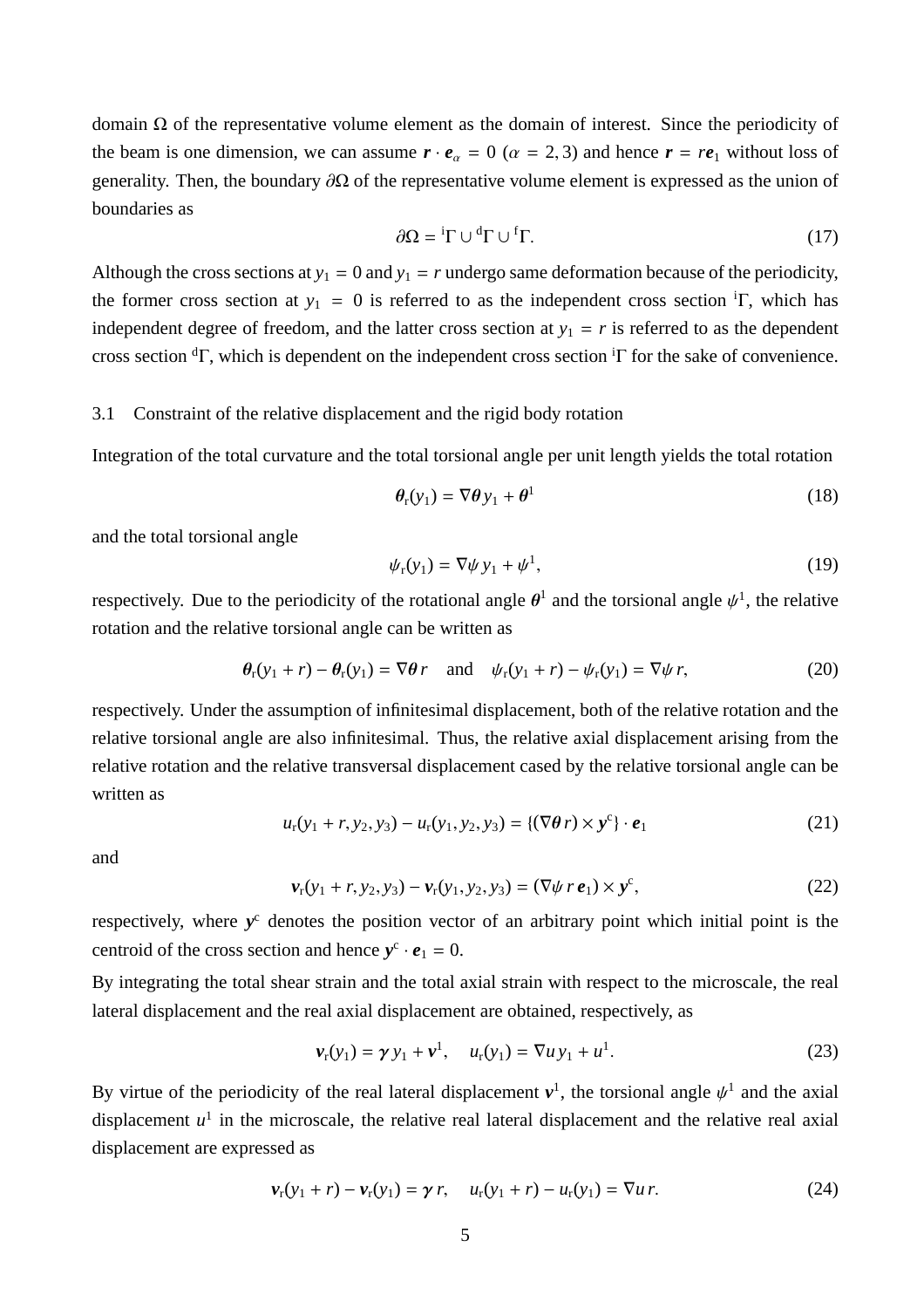

**Figure 2: Rigid body rotation due to relative displacement**

Since the real aixial displacement is induced by both the bending deformation and the axial one, the relative real axial displacement is obtained by summing both contributions as

$$
u_{r}(y_{1} + r, y_{2}, y_{3}) - u_{r}(y_{1}, y_{2}, y_{3}) = \{(\nabla \theta r) \times y^{c}\} \cdot e_{1} + \nabla u r.
$$
 (25)

At the same time, since the real lateral displacement is induced by both the shear deformation and the torsional one, the relative real lateral displacement is obtained by summing both contributions as

$$
\mathbf{v}_{r}(y_{1} + r, y_{2}, y_{3}) - \mathbf{v}_{r}(y_{1}, y_{2}, y_{3}) = (\nabla \psi \, r \, \mathbf{e}_{1}) \times \mathbf{y}^{c} + \gamma \, r. \tag{26}
$$

Then, prescription of the relative displacement determined by equations (25) and (26) is equivalent to the periodic boundary condtion in the microscale problems.

However, subscription of the relative real lateral displacement (26), which includes the periodic boundary condition related to shear deformation, induces only the rigid body rotation and does not realize shear deformation of the representative volume element as illustrated in Figure 2. Therefore, it is necessary to constrain the rigid body rotation. In this paper, we introduce constraint of the rigid body rotation of the representative volume element. Regarding the rigid body rotation of the representative volume element as the averaged rigid body rotation of the all cross sections in the representative volume element, the constraint of the rigid body rotation can be expressed as

$$
g_{\alpha} := \frac{1}{r} \int_0^r \theta_{\alpha}^r(y_1) dy_1 = 0 \quad (\alpha = 2, 3), \tag{27}
$$

where  $\theta_{\alpha}^{r}(y_1)$  is the real rotation of the cross section at  $y_1$  about  $x_{\alpha}$ -axis, i.e.,  $\theta_{\alpha}^{r} := \theta^{r} \cdot e_{\alpha}$ . Here, the rotation of the cross section  $\theta_{\alpha}(y_1)$  is defined by the slope of the least-square regression line of the positions on a cross section. Hence,  $\theta_{\alpha}^{r}(y_1)$  which minimizes

$$
R_3(y_1) := \int (u_1 + \theta_3^r y_2 - b_2)^2 dA \quad \text{and} \quad R_2(y_1) := \int (u_1 - \theta_2^r y_3 - b_3)^2 dA \tag{28}
$$

is the rotation of the cross section. The surface of the integral in the above equation is the cross section at  $y_1$  and  $b_\alpha$  is the intersect with  $x_\alpha$ -axis of the cross section. Owing to the condition that  $R_\alpha$ becomes minimum

$$
\frac{\partial R_{\alpha}}{\partial \theta_{\alpha}^{r}} = 0 \quad \text{(summation convention is not adopted)}, \tag{29}
$$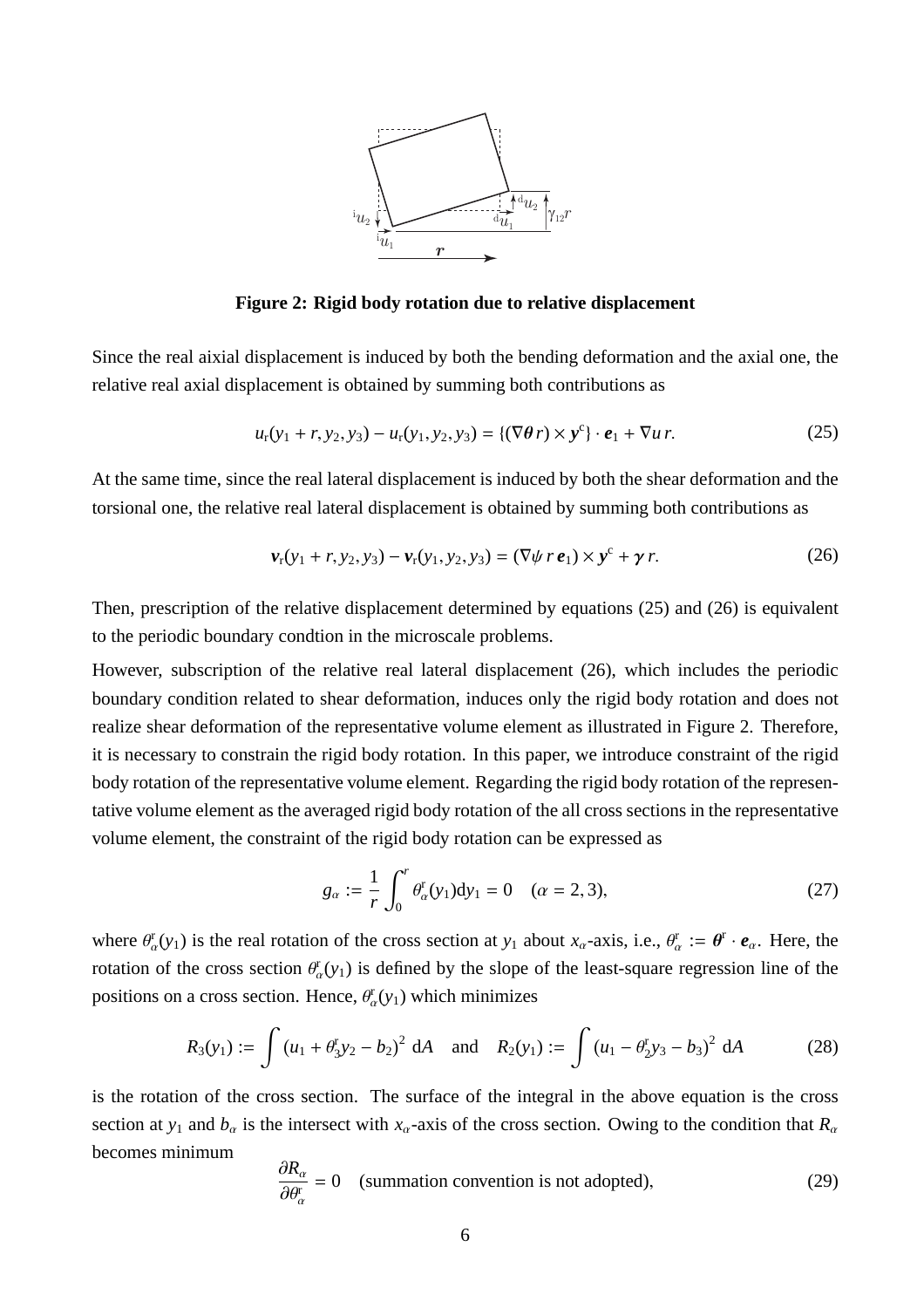the cross sectional rotation  $\theta_{\alpha}^{\rm r}$  can be expressed in terms of  $u_1$  as

$$
\theta_3^r(y_1) = \frac{-\int y_2 u_1 dA + b_2 G_3}{I_{33}} \quad \text{and} \quad \theta_2^r(y_1) = \frac{\int y_3 u_1 dA - b_3 G_2}{I_{22}},
$$
 (30)

where  $G_\alpha$  is the first moment of cross section about  $x_\alpha$ -axis,  $I_{\alpha\alpha}$  is the second moment of cross section about  $x_\alpha$ -axis. Assuming that the cross section is uniform in  $y_1$  direction and that the origins of  $y_2$  and *y*<sup>3</sup> is coincide with the centroid of the cross section, the first moments of the cross section are

$$
G_3 := \int y_2 \, dA = 0, \quad G_2 := \int y_3 \, dA = 0. \tag{31}
$$

Then, the rotations of the cross section  $\theta_{\alpha}^{r}$  are obtained by

$$
\theta_3^{\mathbf{r}}(y_1) = -\frac{\int y_2 u_1 \, dA}{I_{33}}, \quad \theta_2^{\mathbf{r}}(y_1) = \frac{\int y_3 u_1 \, dA}{I_{22}}.
$$
\n(32)

Therefore, substituting the equation (32) into the equation (27), we obtain the constraint equations for the rigid body rotation as

$$
\frac{1}{r} \int_0^r \theta_3^r dy_1 = -\frac{\int y_2 u_1 dV}{r \int I_{33} dy_1} = 0 \text{ and } \frac{1}{r} \int_0^r \theta_2^r dy_1 = \frac{\int y_3 u_1 dV}{r \int I_{22} dy_1} = 0.
$$
 (33)

Since neither of the denominators in the right hand sides of the above equations are zero, the constraint equation for the rigid body rotation can be expressed in another form as

$$
g_3 := \int y_2 u_1 \, dV = 0, \quad g_2 := \int y_3 u_1 \, dV = 0. \tag{34}
$$

Then, the constraint equation (34) can be discretized and is expressed in terms of the nodal displacement  $u_1^n$  $\int_1^n$  as

$$
\bar{g}_{\alpha} = \sum w_{\alpha}^{n} u_{1}^{n} = 0. \qquad (35)
$$

In the above equation, a coefficient  $w_\alpha^n$  of  $u_1^n$  $\frac{n}{1}$  is defined by

$$
w_{\alpha}^{n} := \mathcal{A} \sum_{m} \left\{ y_{\alpha}^{m} \int_{-1}^{1} \int_{-1}^{1} \int_{-1}^{1} N^{m} N^{n} \det \mathbf{J} d\xi_{1} d\xi_{2} d\xi_{3} \right\},
$$
 (36)

where  $\mathcal A$  denotes the ensemble of the finite elements,  $\Sigma$  is the sum of all nodes belonging to the element, *J* is the Jacobian of the natural coordinate of the isoparametric shape function.

## **4. Numerical example**

In order to examine the accuracy of the proposed method, the averaged properties of a homogeneous beam with zero Poisson's ratio which analytical solution is available are computed.